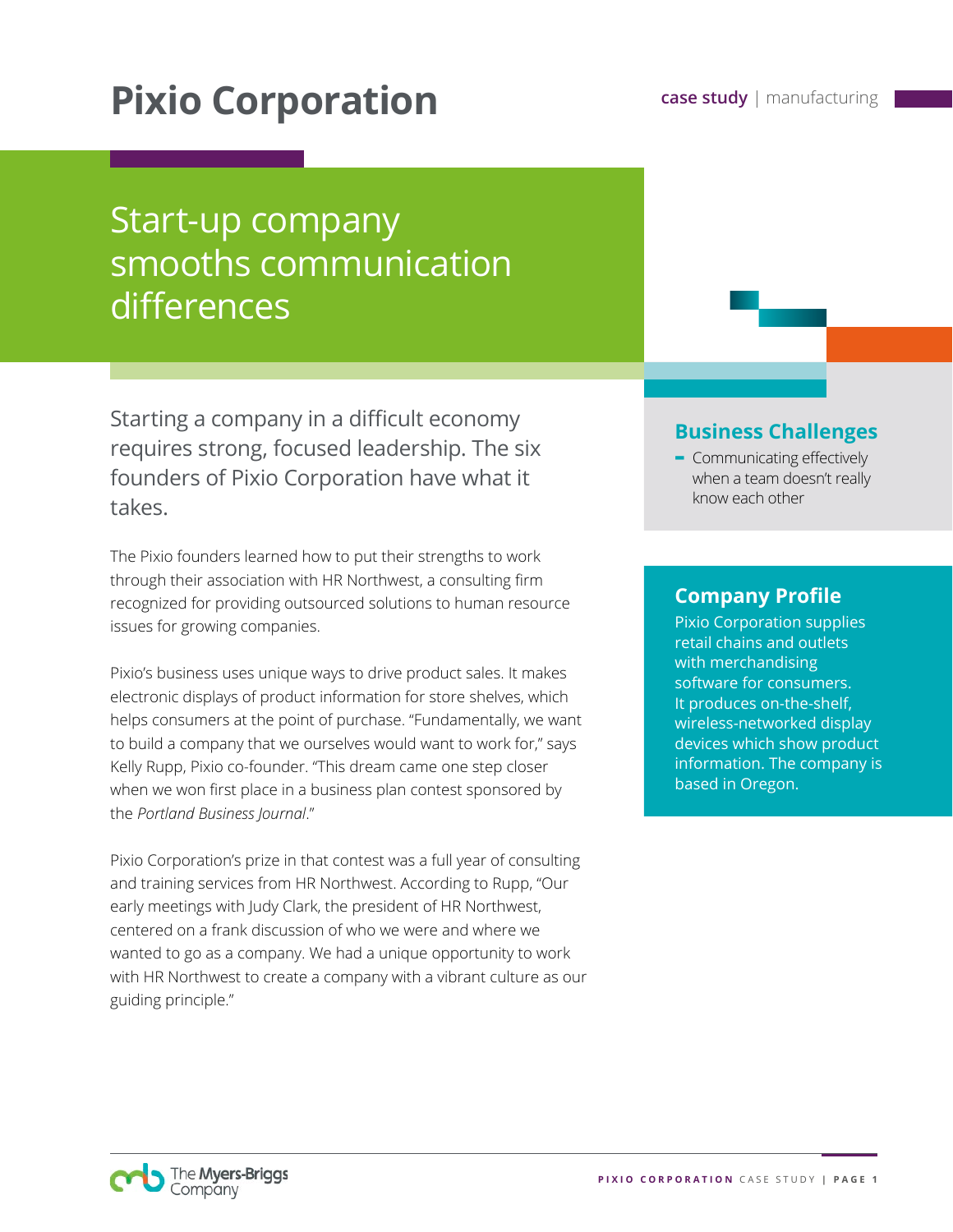## **Pixio Corporation**

#### **Solution**

Clark recommended that Pixio's leadership team participate in HR Northwest's organizational executive development process. The customized program helps companies learn how to build teams, manage employees, and be exemplary employers.

At the heart of HR Northwest's process is the Myers-Briggs Type Indicator ® (MBTI®) tool, a self-assessment that identifies an individual's personality type and offers insight into that person's preferred communication styles.

According to Clark, "The MBTI assessment provides an exceptional springboard for conversations about different styles. Appreciation of a variety of styles is an essential part of effective communication."

Pixio's founders discovered they had some very different preferences for communication, especially during meetings.

"Often start-ups struggle with not knowing how to disagree," Clark explained. "They've come together over a great idea and too often part painfully after discovering what they don't agree on. Dealing with change, and adding employees, customers, or additional investors, has an influence on the initial relationships."

For Pixio, the MBTI instrument's results facilitated conversations about how the individual founders' personality types influenced their communication. Through their discussions, they were able to identify ways to make meetings more productive and improve their decisionmaking process.

#### **Results**

Pixio's founders were so impressed with the results of their training from HR Northwest that they extended the use of the MBTI tool from their executive group to their investors and recent additions to their executive team.

#### **Solution**

**-** Use MBTI instrument to improve communication

The MBTI assessment provides an exceptional springboard for conversations about different styles. Appreciation of a variety of styles is an essential part of effective communication.

**Judy Clark,**  President, HR Northwest

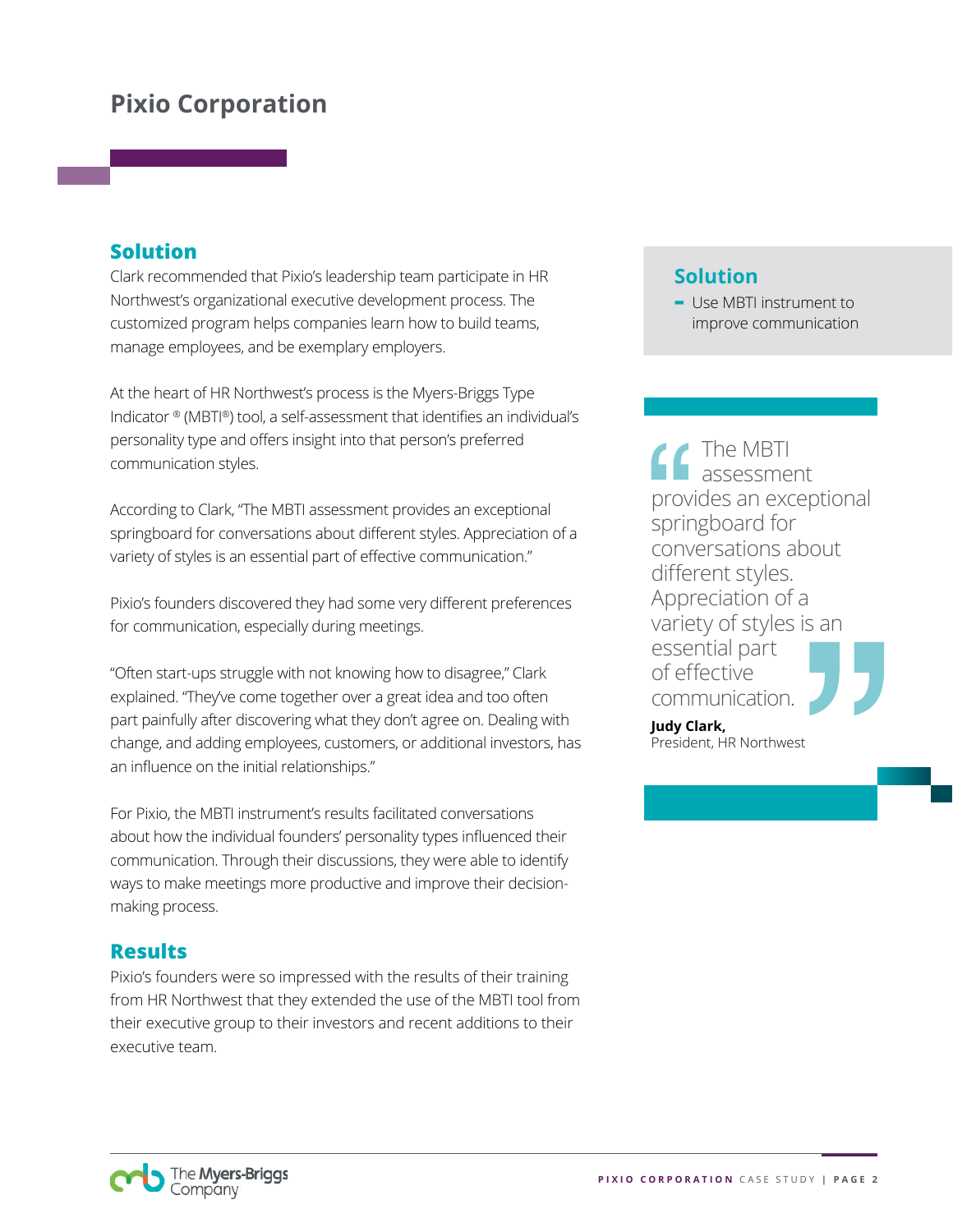## **Pixio Corporation**

"We've found the MBTI instrument easy to administer, easy to score, and easy to understand. It's a very workable tool through which to have a dialogue about how to approach different problems, identify biases, and establish achievable team expectations," said Rupp.

Adds Clark, "Pixio has been able to lay the foundation for a healthy company culture and group dynamic utilizing the MBTI assessment. They've now got the right stuff."

What's the message from Pixio's experience? Consultants, trainers, and human resources professionals can make today's challenging business environment more manageable for both new and established companies. Personality tools, including the MBTI assessment, can be an important part of the processes that help individuals and organizations make the most of scarce resources.

#### **Results**

- **-** Improved communications and teamwork
- **-** Widespread roll-out of MBTI training